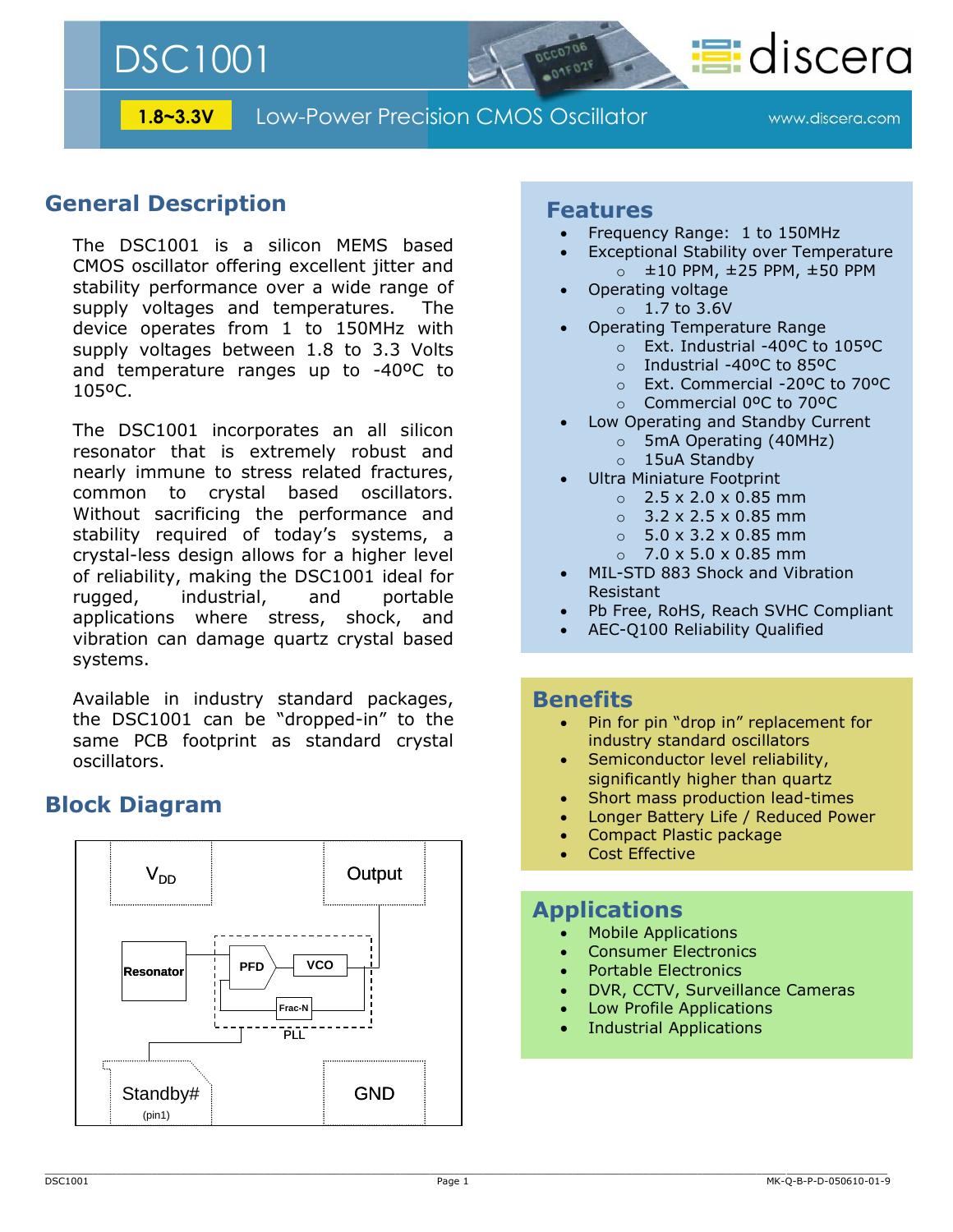**=discera** 

# **Absolute Maximum Ratings<sup>1</sup>**

| <b>Item</b>           | <b>Min</b> | <b>Max</b> | <b>Unit</b> | <b>Condition</b> |
|-----------------------|------------|------------|-------------|------------------|
| <b>Input Voltage</b>  | $-0.3$     | $VDD+0.3$  | ν           |                  |
| <b>Junction Temp</b>  |            | $+150$     | °C          |                  |
| <b>Storage Temp</b>   | -55        | $+150$     | °C          |                  |
| <b>Soldering Temp</b> |            | $+260$     | °C          | 40 sec max.      |
| <b>ESD</b>            |            |            | ν           |                  |
| <b>HBM</b>            |            | 4000       |             |                  |
| <b>MM</b>             |            | 200        |             |                  |
| <b>CDM</b>            |            | 1500       |             |                  |

# **Ordering Code**



\* See Ordering Information for details

## **Recommended Operating Conditions**

| <b>Parameter</b>                                                                                         | <b>Symbol</b> | Range                                                                     |  |  |  |  |
|----------------------------------------------------------------------------------------------------------|---------------|---------------------------------------------------------------------------|--|--|--|--|
| <b>Supply Voltage</b>                                                                                    | $V_{DD}$      | $1.7 - 3.6V$                                                              |  |  |  |  |
| <b>Output Load</b>                                                                                       |               | $R > 10K\Omega$ , $C \le 15pF$                                            |  |  |  |  |
| <b>Operating Temperature</b><br><b>Option 1</b><br><b>Option 2</b><br><b>Option 3</b><br><b>Option 4</b> |               | $-40$ to $+105$ °C<br>$-40$ to $+85$ °C<br>$-20$ to $+70$ °C<br>to +70 °C |  |  |  |  |

### **Specifications** (VDD = 1.8 to 3.3v)  $T_A = 85^\circ$ C unless otherwise specified

| <b>Parameter</b>                                                                  | <b>Symbol</b>        | <b>Condition</b>                                                                                      | <b>Min</b>    | Тур | <b>Max</b>    | <b>Unit</b> |
|-----------------------------------------------------------------------------------|----------------------|-------------------------------------------------------------------------------------------------------|---------------|-----|---------------|-------------|
| <b>Frequency</b>                                                                  | $f_0$                | Single Frequency                                                                                      | 1             |     | 150           | <b>MHz</b>  |
| <b>Frequency Tolerance</b>                                                        | Δf                   | Includes frequency<br>variations due to initial<br>tolerance, temperature<br>and power supply voltage |               |     | ±10,±25,±50   | ppm         |
| <b>Aging</b>                                                                      | Δf                   | 1 year @25°C                                                                                          |               |     | ±5            | ppm         |
| <b>Supply Current, standby</b>                                                    | $I_{DD}$             | $T = 25^{\circ}C$                                                                                     |               |     | 15            | uA          |
| <b>Output Logic Levels</b><br><b>Output logic high</b><br><b>Output logic low</b> | $V_{OH}$<br>$V_{OL}$ | -4mA<br>4mA                                                                                           | $0.8*V_{DD}$  |     | $0.2*V_{DD}$  | Volts       |
| Output Startup Time <sup>2</sup>                                                  | $t_{\text{SU}}$      | $T = 25^{\circ}C$                                                                                     |               | 1.0 | 1.3           | ms          |
| <b>Output Disable Time</b>                                                        | $t_{DA}$             |                                                                                                       |               | 20  | 100           | ns          |
| <b>Output Duty Cycle</b>                                                          | <b>SYM</b>           |                                                                                                       | 45            |     | 55            | $\%$        |
| <b>Input Logic Levels</b><br><b>Input logic high</b><br><b>Input logic low</b>    | $V_{IH}$<br>$V_{IL}$ |                                                                                                       | $0.75*V_{DD}$ |     | $0.25*V_{DD}$ | Volts       |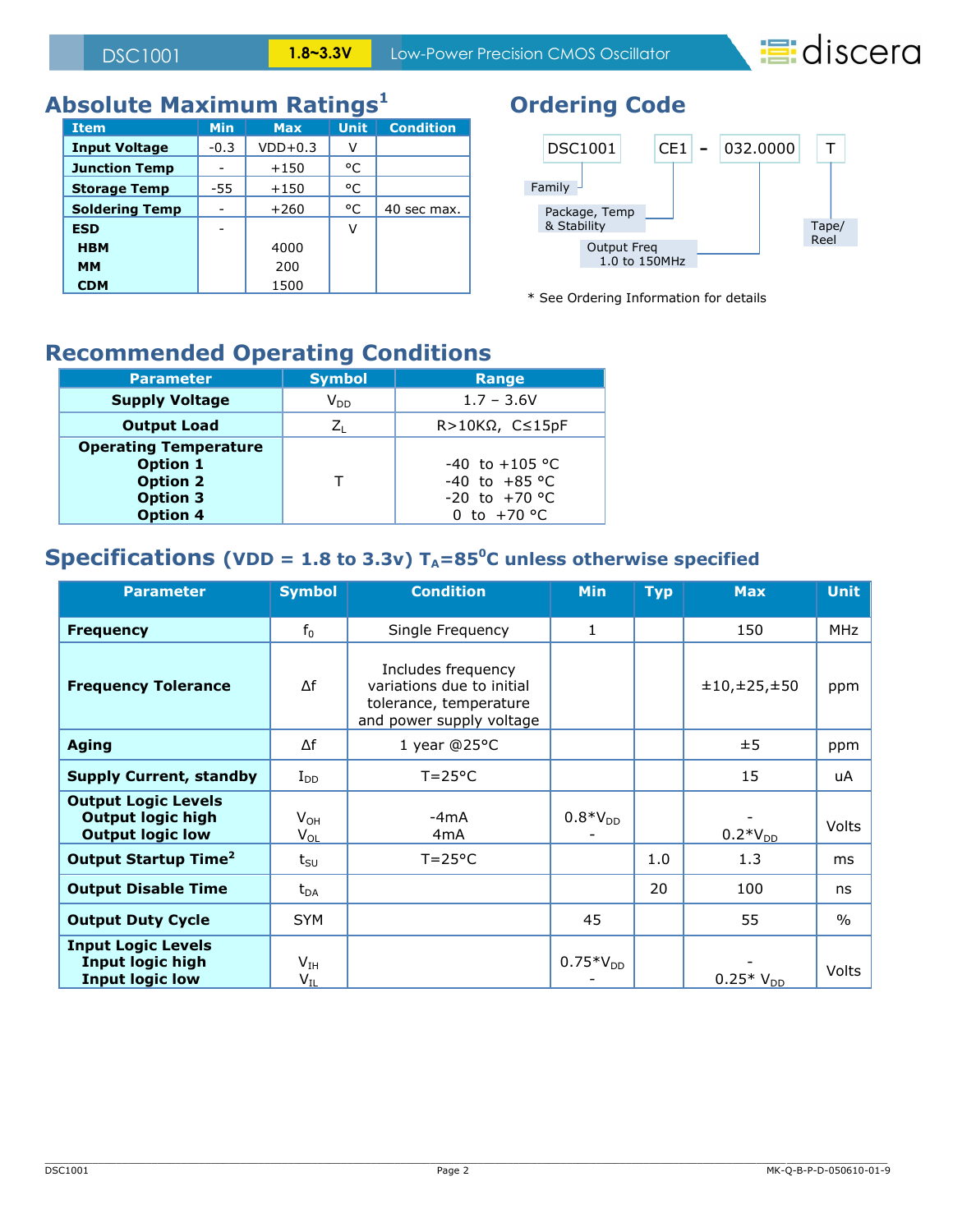

#### **VDD = 1.8v**

| <b>Parameter</b>               | <b>Symbol</b>  | <b>Condition</b>                    |                         | <b>Min</b> | <b>Typ</b> | Max | <b>Unit</b> |
|--------------------------------|----------------|-------------------------------------|-------------------------|------------|------------|-----|-------------|
|                                |                | $C_L = 0p$                          | 1MHz                    |            | 6.0        | 6.3 |             |
|                                |                |                                     | 27MHz                   |            | 6.5        | 6.9 |             |
| <b>Supply Current, no load</b> | $I_{DD}$       | $R_L = \infty$<br>$T = 25^{\circ}C$ | 70MHz                   |            | 7.2        | 7.5 |             |
|                                |                |                                     | 150MHz                  |            | 8.3        | 9.1 | mA          |
| <b>Output Transition time</b>  |                |                                     |                         |            |            |     |             |
| <b>Rise Time</b>               | t <sub>R</sub> |                                     | $C_L = 15pF$ ; T=25°C   |            | 1.8        |     |             |
| <b>Fall Time</b>               | t⊧             |                                     | 20%/80%*V <sub>DD</sub> |            | 1.0        |     | ns          |
| Jitter, Max Cycle to Cycle     | $J_{CC}$       | $F = 100 MHz^{3}$                   |                         |            | 60         |     | Ps          |

#### **VDD = 2.5v**

| <b>Parameter</b>               | <b>Symbol</b> | <b>Condition</b>  |                         | <b>Min</b> | <b>Typ</b> | <b>Max</b> | <b>Unit</b> |
|--------------------------------|---------------|-------------------|-------------------------|------------|------------|------------|-------------|
|                                |               | $C_L = 0p$        | 1MHz                    |            | 6.0        | 6.3        |             |
| <b>Supply Current, no load</b> |               | $R_L = \infty$    | 27MHz                   |            | 6.7        | 7.0        |             |
|                                | $\rm I_{DD}$  | $T = 25^{\circ}C$ | 70MHz                   |            | 7.7        | 8.1        |             |
|                                |               |                   | 150MHz                  |            | 9.6        | 10.6       | mA          |
| <b>Output Transition time</b>  |               |                   |                         |            |            |            |             |
| <b>Rise Time</b>               | $t_{R}$       |                   | $C_L = 15pF$ ; T=25°C   |            | $1.0\,$    |            |             |
| <b>Fall Time</b>               | C۴            |                   | 20%/80%*V <sub>DD</sub> |            | 0.9        |            | ns          |
| Jitter, Max Cycle to Cycle     | $J_{CC}$      |                   | $F = 100 MHz^3$         |            | 50         |            | ps          |

#### **VDD = 3.3v**

| <b>Parameter</b>                                                      | <b>Symbol</b>  | <b>Condition</b>                                  |                                  | <b>Min</b> | <b>Typ</b>                | <b>Max</b>                | <b>Unit</b> |
|-----------------------------------------------------------------------|----------------|---------------------------------------------------|----------------------------------|------------|---------------------------|---------------------------|-------------|
| <b>Supply Current, no load</b>                                        | $\rm I_{DD}$   | $C_L = 0p$<br>$R_1 = \infty$<br>$T = 25^{\circ}C$ | 1MHz<br>27MHz<br>70MHz<br>150MHz |            | 6.0<br>6.8<br>8.2<br>10.8 | 6.3<br>7.2<br>8.7<br>12.2 | mA          |
| <b>Output Transition time</b><br><b>Rise Time</b><br><b>Fall Time</b> | t <sub>R</sub> | $C_L = 15pF$ ; T=25°C<br>20%/80%*V <sub>DD</sub>  |                                  |            | 1.0<br>0.9                |                           | ns          |
| Jitter, Max Cycle to Cycle                                            | $J_{\rm CC}$   | $F = 100 MHz^{3}$                                 |                                  |            | 50                        |                           | ps          |

Notes:

1. Absolute maximum ratings are those values beyond which the safety of the device cannot be guaranteed. The device should not be operated beyond these limits.

2.  $t_{SU}$  is time to stable output frequency after V<sub>DD</sub> is applied.  $t_{SU}$  and  $t_{EN}$  (after EN is asserted) are identical values. 2.  $t_{\text{SU}}$  is time to stable output rreques.<br>3. Measured over 50k clock cycles.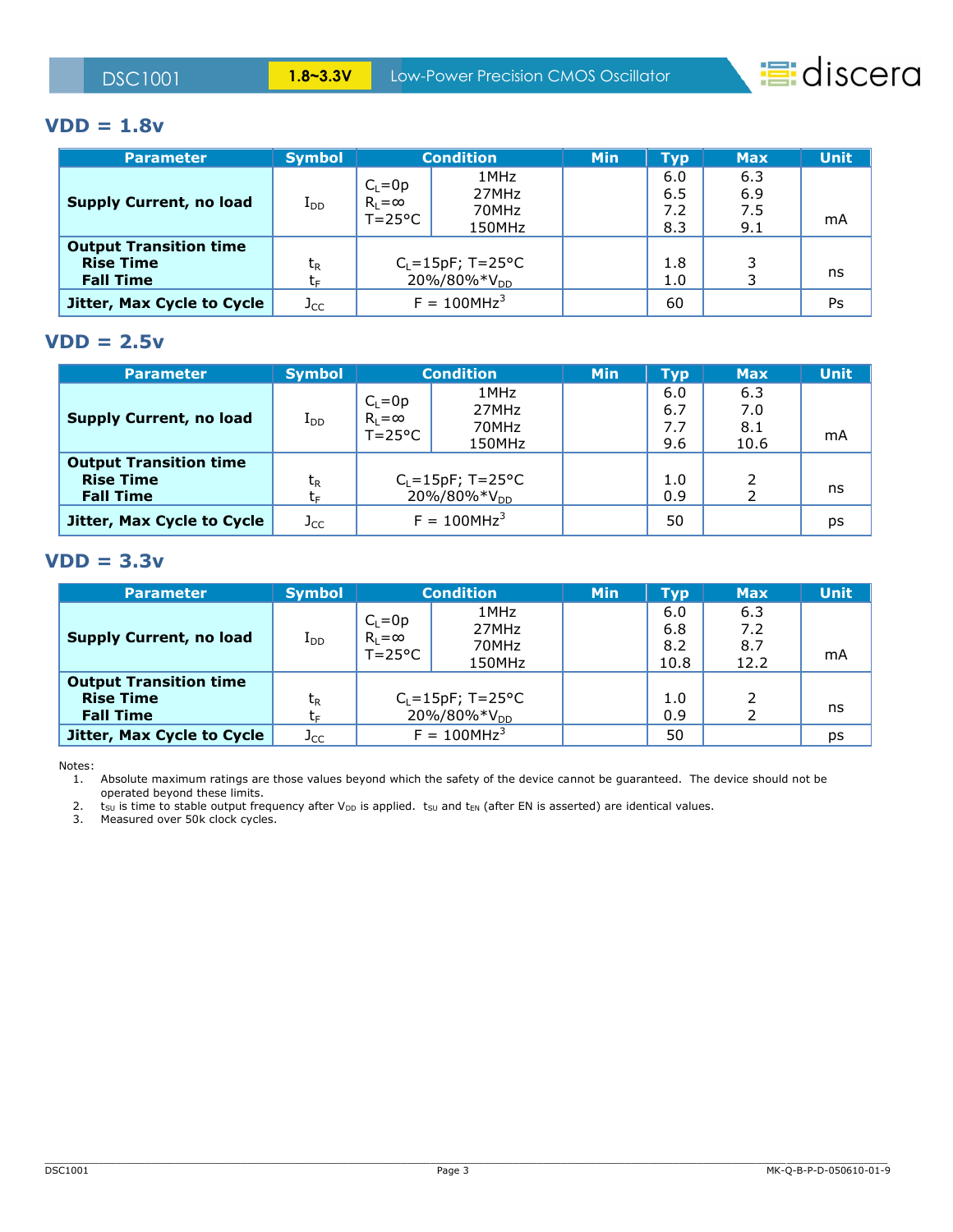

## **Nominal Performance Characteristics**





**Rise Time**









**Fall Time**

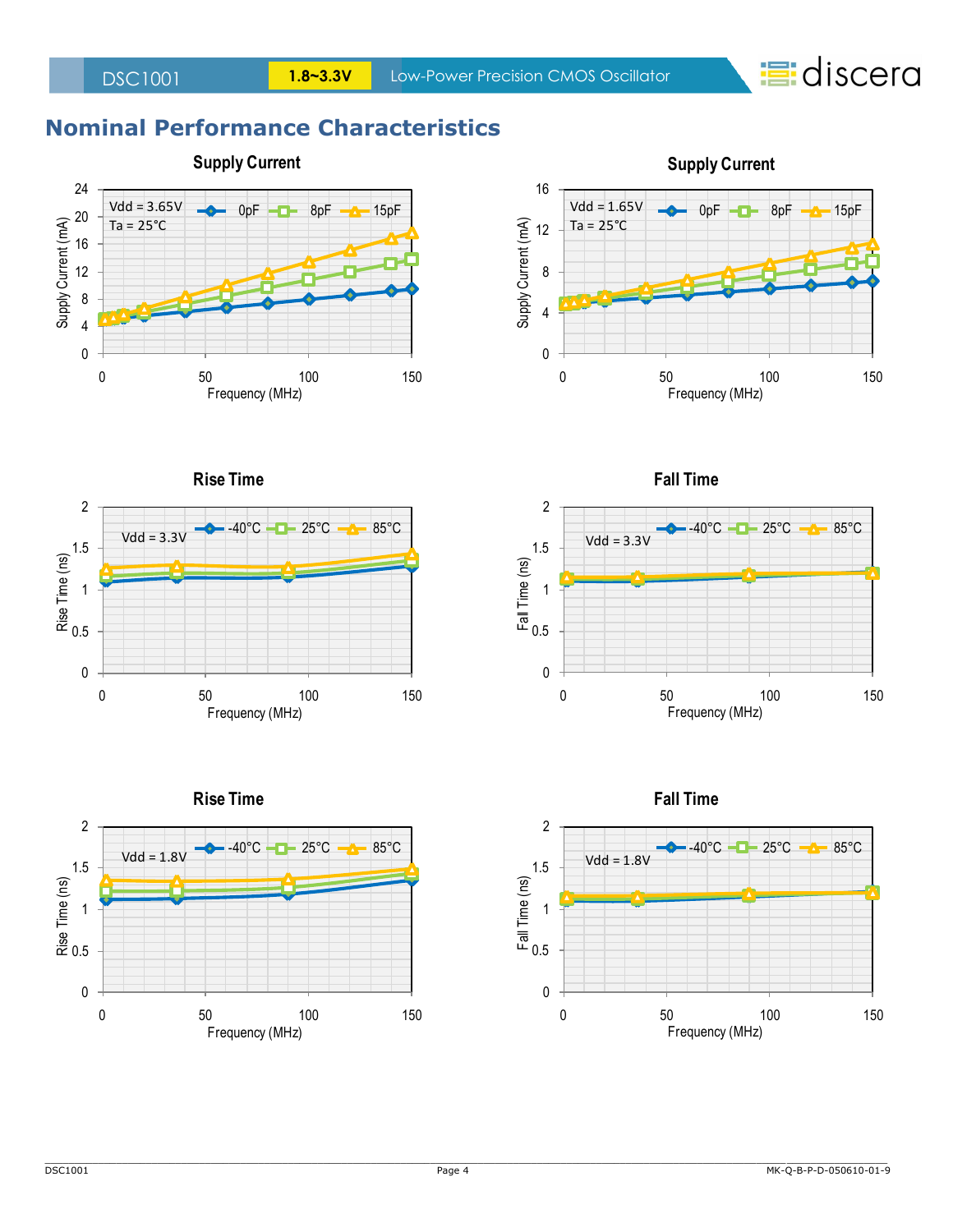**:**discera

# **Output Waveform**



## **Standby Function**

| Standby#<br>(pin 1)  | Output<br>(pin 3) |
|----------------------|-------------------|
| Hi Level             | Output ON         |
| Open<br>(no connect) | Output ON         |
| Low Level            | High Impedance    |

## **Test Circuit**

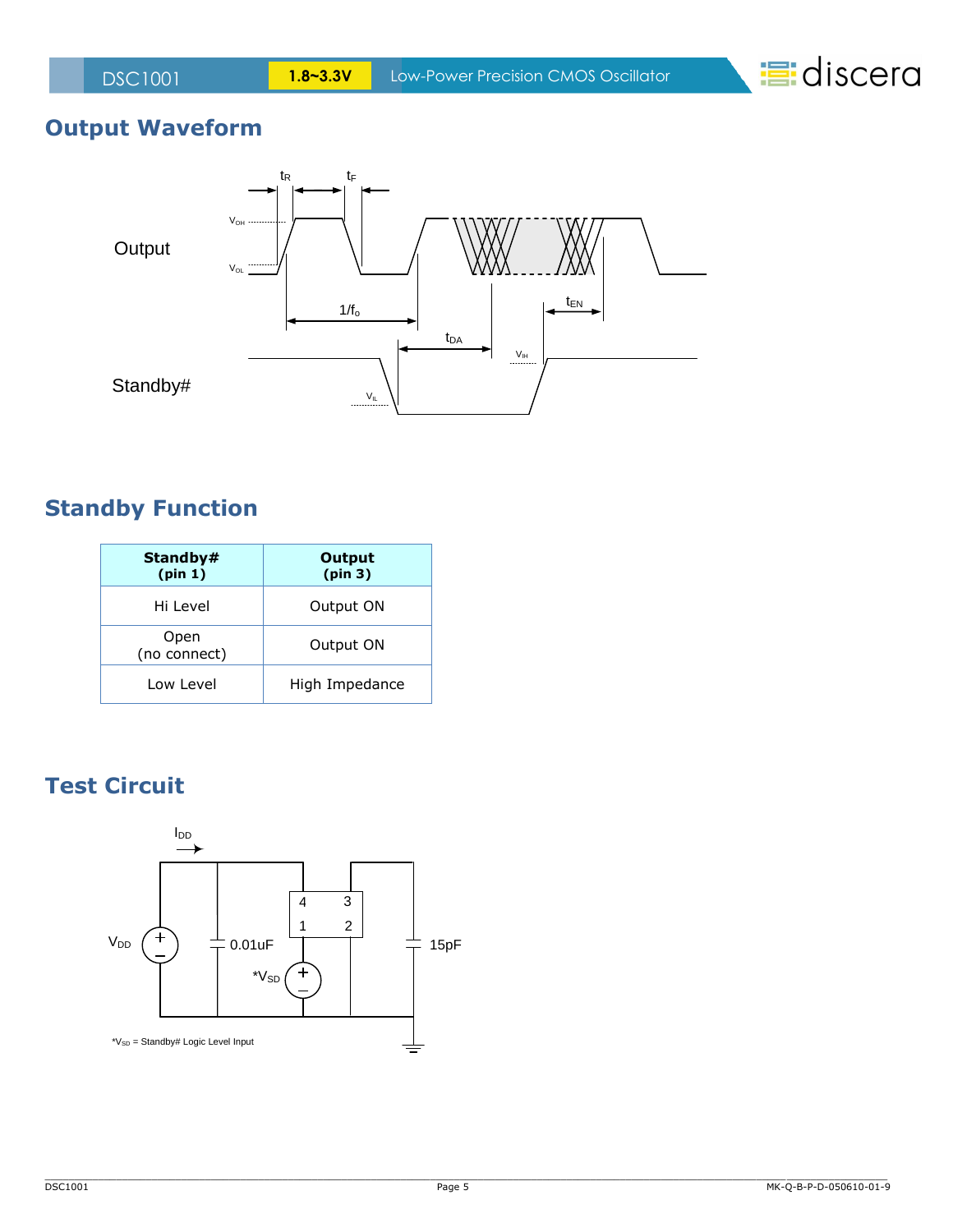**:**discera

# **Board Layout (recommended)**



## **Solder Reflow Profile**



| MSL 1 @ 260°C refer to JSTD-020C  |              |  |  |  |  |
|-----------------------------------|--------------|--|--|--|--|
| Ramp-Up Rate (200°C to Peak Temp) | 3°C/Sec Max. |  |  |  |  |
| Preheat Time 150°C to 200°C       | 60-180 Sec   |  |  |  |  |
| Time maintained above 217°C       | 60-150 Sec   |  |  |  |  |
| Peak Temperature                  | 255-260°C    |  |  |  |  |
| Time within 5°C of actual Peak    | 20-40 Sec    |  |  |  |  |
| Ramp-Down Rate                    | 6°C/Sec Max. |  |  |  |  |
| Time 25°C to Peak Temperature     | 8 min Max.   |  |  |  |  |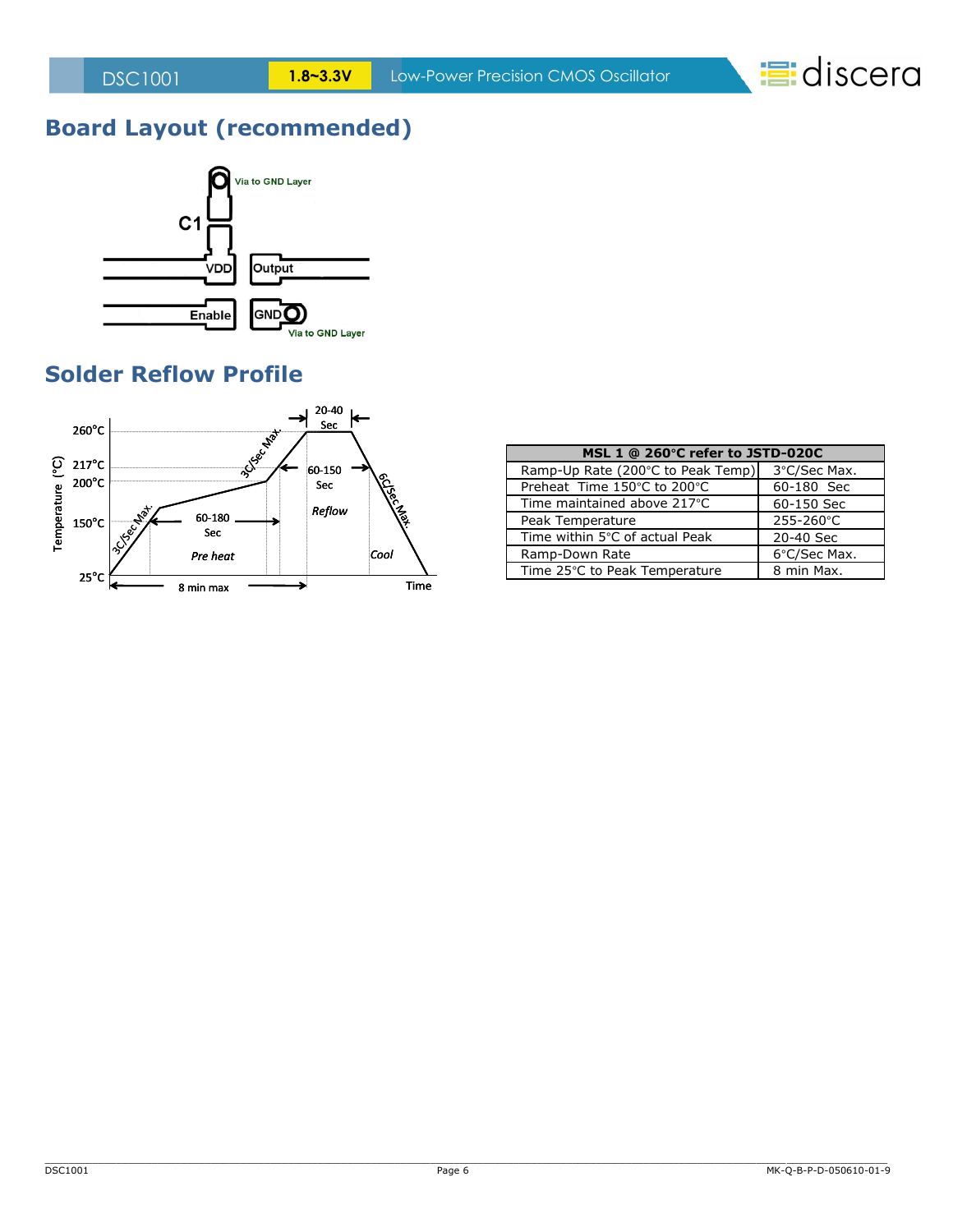**:**discera

### **Package Dimensions**



#### **7.0 x 5.0 mm Plastic Package**



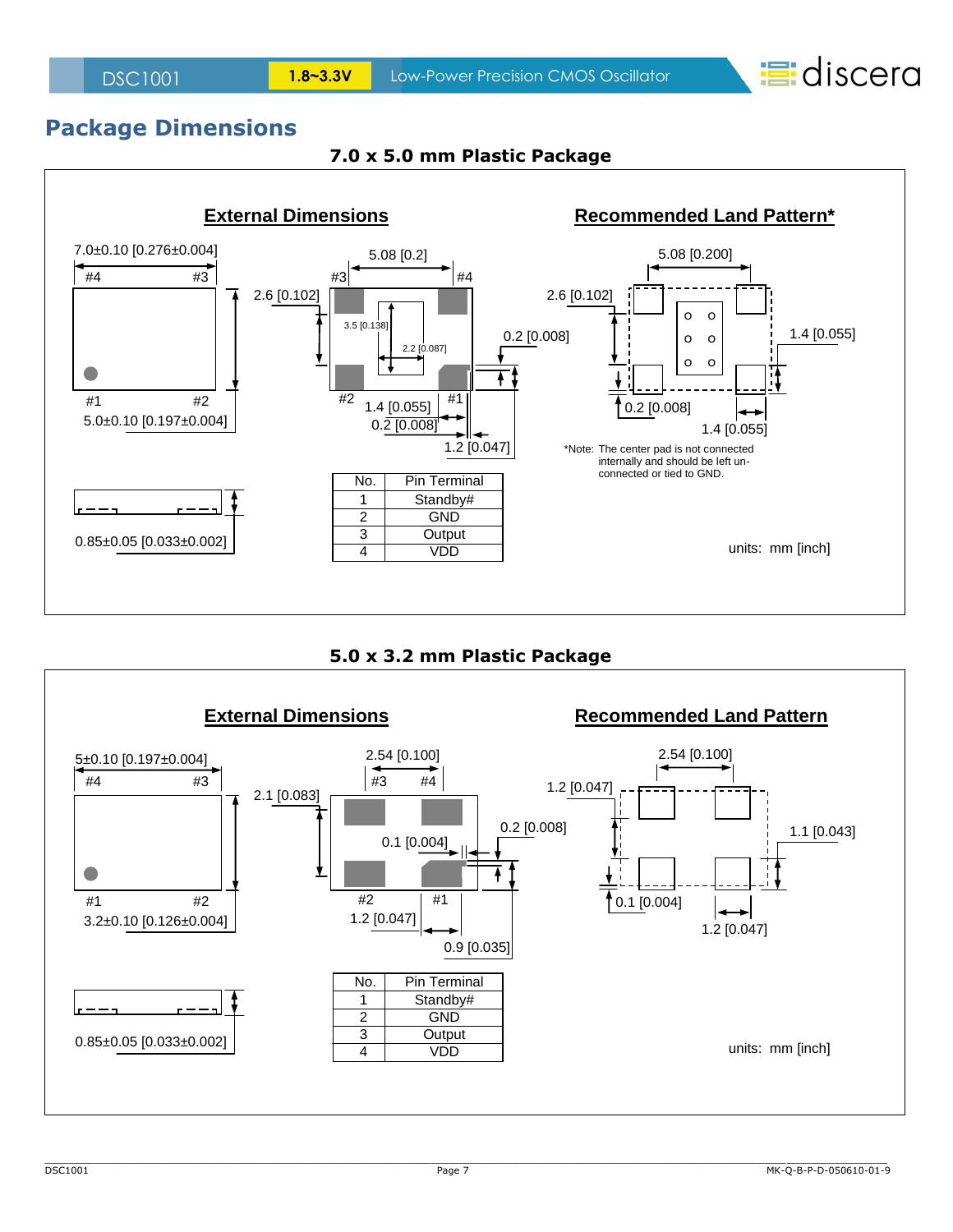



### **3.2 x 2.5 mm Plastic Package**